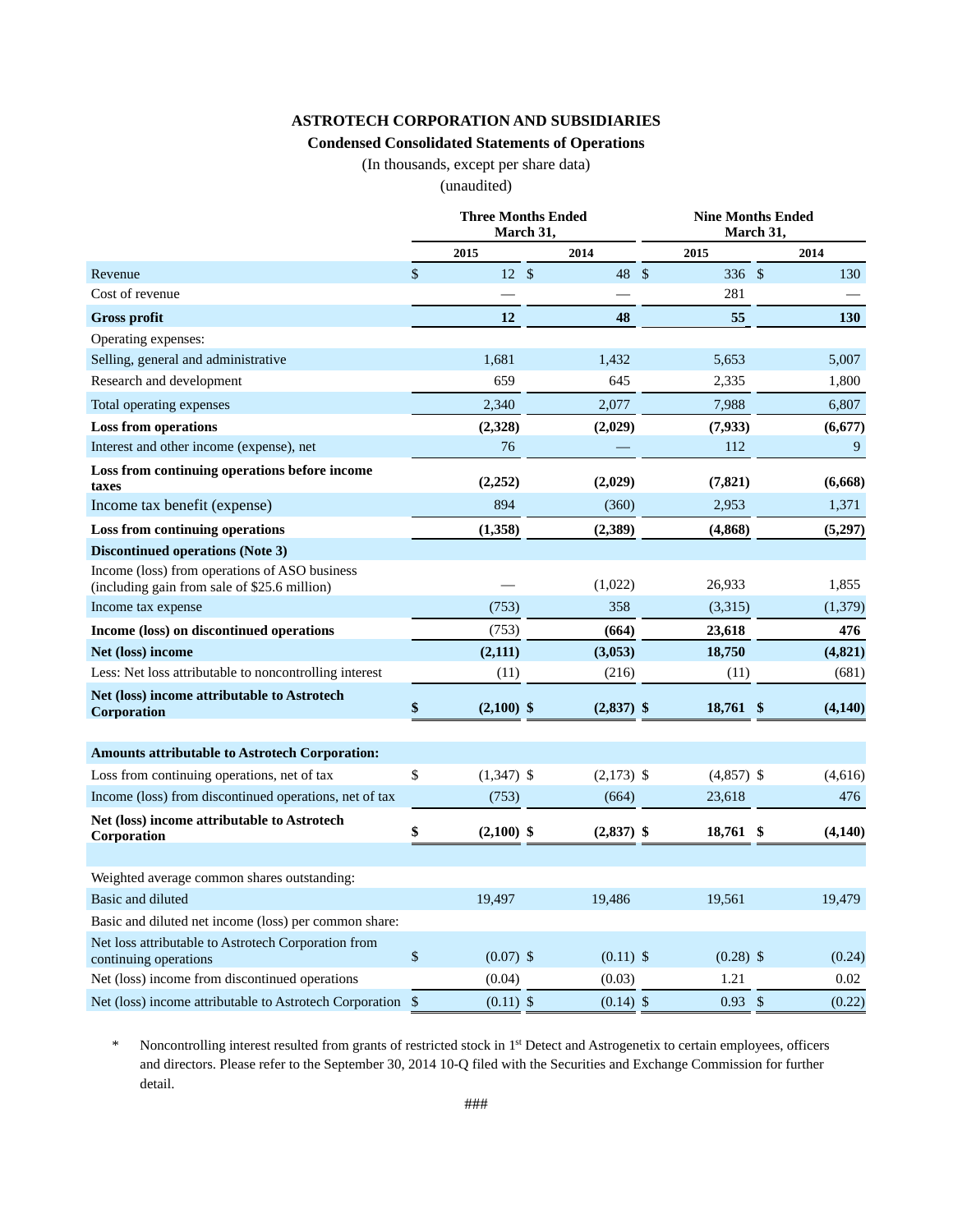# **ASTROTECH CORPORATION AND SUBSIDIARIES**

# **Condensed Consolidated Balance Sheets** (In thousands, except share data)

(unaudited)

|                                                                                                                                          | March 31,<br>2015 | <b>June 30,</b><br>2014 |            |  |
|------------------------------------------------------------------------------------------------------------------------------------------|-------------------|-------------------------|------------|--|
| <b>Assets</b>                                                                                                                            |                   |                         |            |  |
| Current assets                                                                                                                           |                   |                         |            |  |
| Cash and cash equivalents                                                                                                                | \$<br>$6,666$ \$  |                         | 3,831      |  |
| Short-term investments                                                                                                                   | 23,946            |                         |            |  |
| Accounts receivable, net of allowance                                                                                                    | 95                |                         | 59         |  |
| Income tax receivable                                                                                                                    |                   |                         |            |  |
| Indemnity receivable                                                                                                                     | 6,100             |                         |            |  |
| Prepaid expenses and other current assets                                                                                                | 725               |                         | 389        |  |
| Discontinued operations - current assets                                                                                                 |                   |                         | 1,405      |  |
| <b>Total current assets</b>                                                                                                              | 37,532            |                         | 5,684      |  |
| Property and equipment, net                                                                                                              | 2,699             |                         | 1,211      |  |
| Long-term investments                                                                                                                    | 9,255             |                         |            |  |
| Discontinued operations – net of current assets                                                                                          |                   |                         | 33,887     |  |
| <b>Total assets</b>                                                                                                                      | \$<br>49,486 \$   |                         | 40,782     |  |
| Liabilities and stockholders' equity                                                                                                     |                   |                         |            |  |
| <b>Current liabilities</b>                                                                                                               |                   |                         |            |  |
| Accounts payable                                                                                                                         | \$<br>462 \$      |                         | 996        |  |
| Accrued liabilities and other                                                                                                            | 2,082             |                         | 1,753      |  |
| Income tax payable                                                                                                                       | 300               |                         |            |  |
| Discontinued operations - current liabilities                                                                                            |                   |                         | 7,344      |  |
| <b>Total current liabilities</b>                                                                                                         | 2,844             |                         | 10,093     |  |
| Other liabilities                                                                                                                        | 114               |                         | 152        |  |
| Discontinued operations – net of current liabilities                                                                                     |                   |                         | 237        |  |
| <b>Total liabilities</b>                                                                                                                 | 2,958             |                         | 10,482     |  |
|                                                                                                                                          |                   |                         |            |  |
| Commitments and Contingencies                                                                                                            |                   |                         |            |  |
| Stockholders' equity                                                                                                                     |                   |                         |            |  |
| Preferred stock, no par value, convertible, 2,500,000 authorized shares; no                                                              |                   |                         |            |  |
| issued and outstanding shares, at March 31, 2015 and June 30, 2014                                                                       |                   |                         |            |  |
| Common stock, no par value, 75,000,000 authorized shares; 20,013,787 and<br>19,856,454 shares issued at March 31, 2015 and June 30, 2014 | 184,088           |                         | 183,866    |  |
| Treasury stock, 524,285 and 311,660 at March 31, 2015 and at June 30, 2014, at<br>cost                                                   | (775)             |                         | (237)      |  |
| Additional paid-in capital                                                                                                               | 1,087             |                         | 1,671      |  |
| Accumulated deficit                                                                                                                      | (138,039)         |                         | (156, 800) |  |
| Accumulated other comprehensive income                                                                                                   | 13                |                         |            |  |
| Noncontrolling interest                                                                                                                  | 154               |                         | 1,800      |  |
| <b>Total stockholders' equity</b>                                                                                                        | 46,528            |                         | 30,300     |  |
| Total liabilities and stockholders' equity                                                                                               | \$<br>49,486 \$   |                         | 40,782     |  |